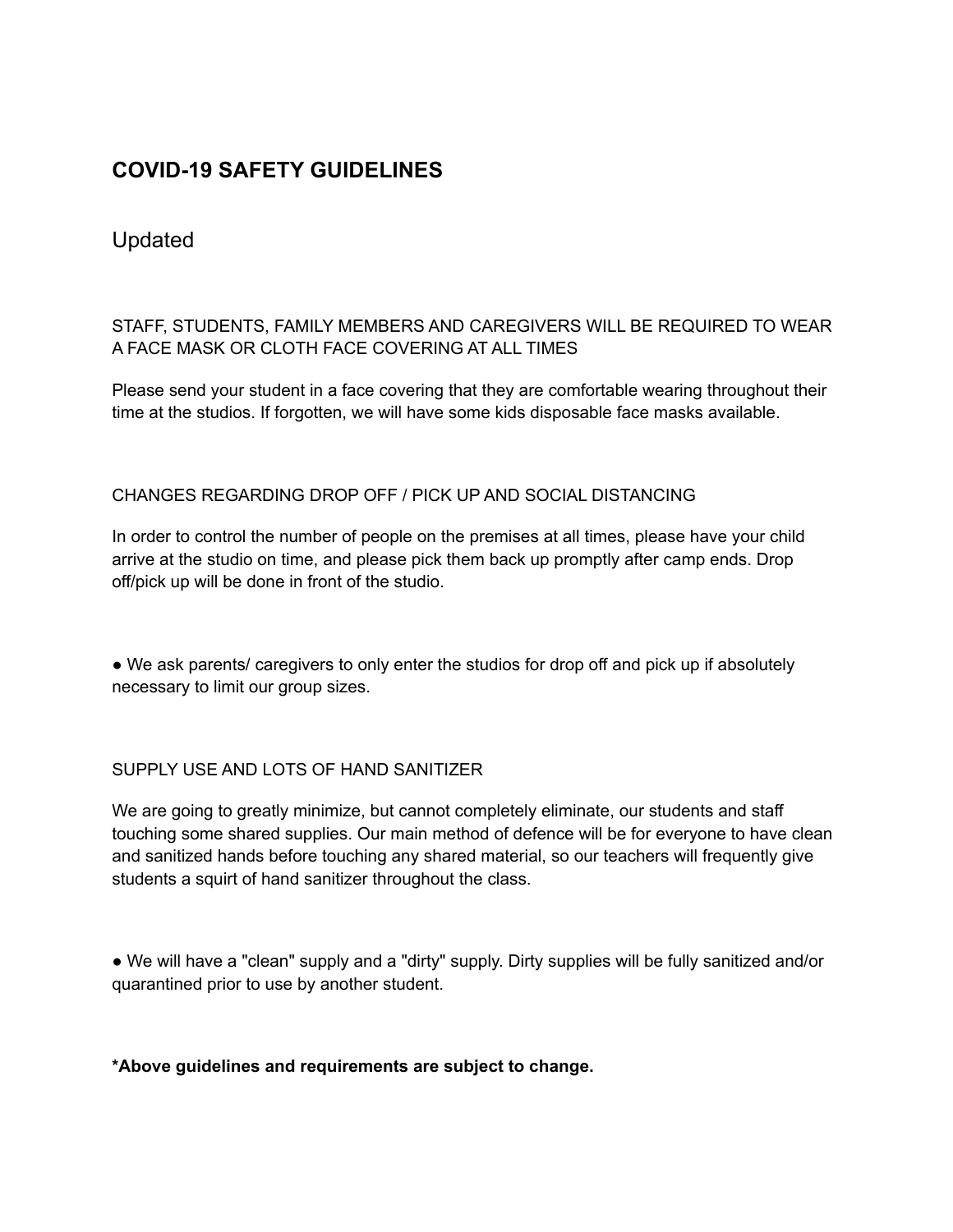## **Camp Policy and Procedure**

Tysons Art and Learning Center, Inc. reserves the absolute right to dismiss a camper without refund for any behavior (1) that threatens or endangers the welfare and/or the safety of any camper, instructor, or any other person involved with the camp, (2) is disruptive to the overall camp environment, which interferes with the beneficial use and enjoyment by campers and staff, or (3) for any form of bullying of other campers or disrespectful behavior to camp authority.

Tysons Art and Learning Center, Inc. emphasizes a safe, fun, and healthy camp environment that fosters learning and friendship, and appropriate camp behavior is essential to a great overall experience for everyone involved. It is imperative that every camper feels included, safe, and part of our camp community.

Campers may bring personal items/equipment to camp, but Tysons Art and Learning Center, Inc. is not responsible or liable for any personal equipment that is lost, stolen, or broken.

We understand campers may get sick, however, there are no make-up days, credits, or prorated amounts for any days or weeks missed of your registered camps.

DROP OFF:

Drop off starts at 9:00 am

PICK UP:

Pick up is at 3:00 pm

Extended care in the afternoon runs until 5:30

DAILY ITEMS TO BRING:

Lunch, a snack for morning and afternoon, a water bottle.